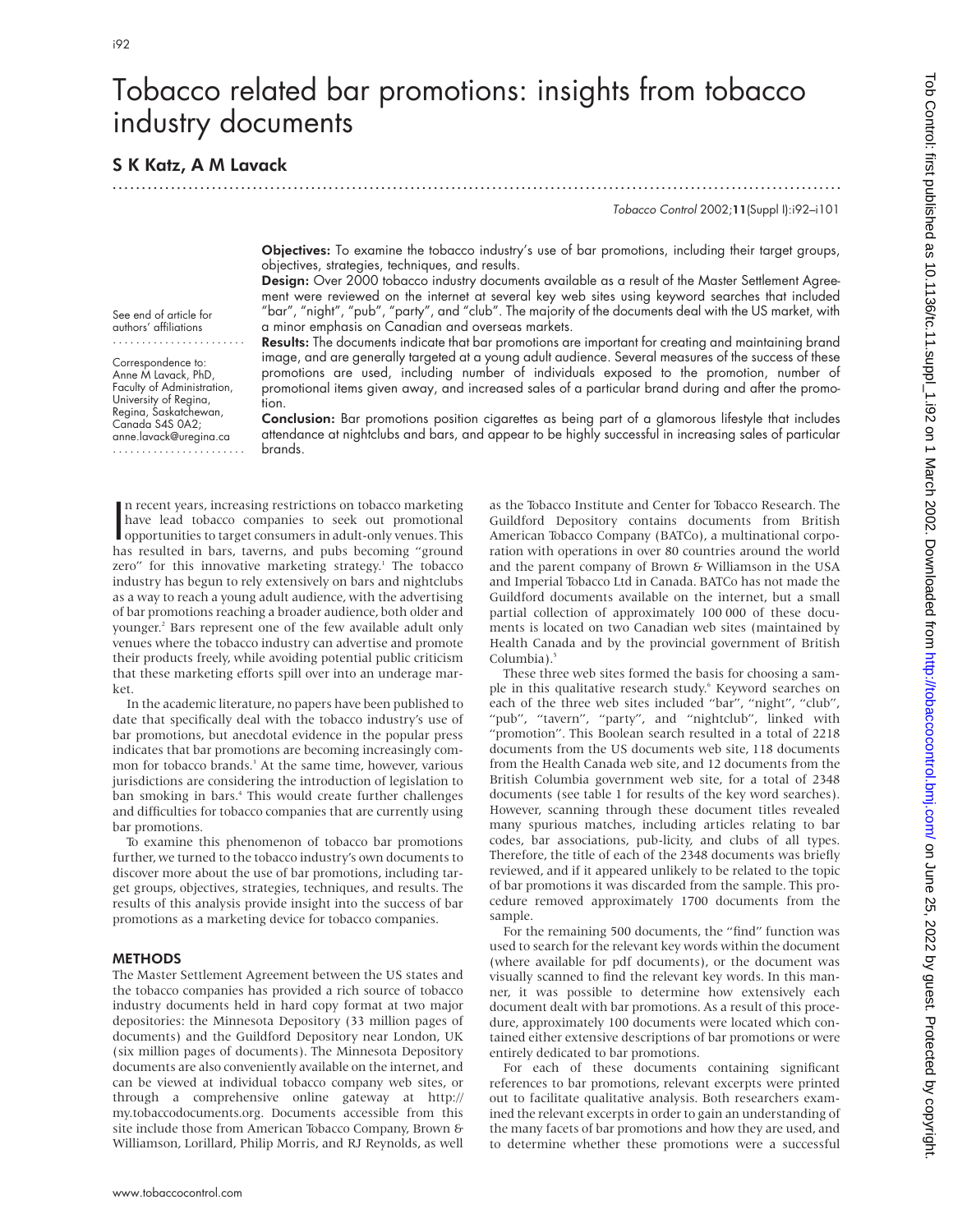| Single keyword | Number of hits |           |                                                                               |                       | Number of hits |           |           |
|----------------|----------------|-----------|-------------------------------------------------------------------------------|-----------------------|----------------|-----------|-----------|
|                | Website1       | Website 2 | Website 3                                                                     | Combined keywords     | Website 1      | Website 2 | Website 3 |
| bar            | 5176           | 87        | $\Omega$                                                                      | $bar +$ promotion     | 428            | 25        | 12        |
| night          | 3449           | 31        |                                                                               | night + promotion     | 257            | 10        |           |
| club           | 17662          | 35        | 10                                                                            | $club +$ promotion    | 1,367          | 15        |           |
| pub            | 1663           | 30        | 0                                                                             | pub + promotion       | 158            |           |           |
| tavern         | 892            |           |                                                                               | tavern + promotion    | 36             |           |           |
| party          | 5236           | 250       | 100                                                                           | party + promotion     | 350            | 106       | 12        |
| nightclub      | 192            | 0         | 0                                                                             | nightclub + promotion | 36             | 0         | 0         |
| promotion      | 80062          | 198       | 12                                                                            |                       |                |           |           |
|                |                |           | (bar or night or club or pub or tavern or party or nightclub) and (promotion) |                       | 2218           | 118       | 12        |

Website 1—US Minnesota Documents: http://my.tobaccodocuments.org/ Website 2—Health Canada Guildford Documents: http://www.ncth.ca/Guildford.nsf

Website 3—British Columbia Guildford Documents: http://www.hlth.gov.bc.ca/cgi-bin/guildford\_search.cgi

marketing tool for tobacco companies. Key passages within the documents were highlighted.

An important part of this examination of documents was searching for emerging ideas and themes, which facilitated an organisation of the documents around these major themes.

#### RESULTS

Documents discussing bar promotions were found for a total of 12 different brands from six different companies (table 2). The major themes that emerged through this qualitative analysis were: (1) the importance of bar promotions as a tool for creating and reinforcing brand image; (2) a focus on target marketing aimed at young adults and specific ethnic groups; (3) the use of bar promotions for brand trial and sampling; (4) the use of incentives and branded promotional items to increase brand visibility; (5) the use of bar promotion contests and surveys as a means of generating names for database marketing; (6) the impact of social leaders in the bar environment on information dissemination and the psychological and social implications of a bar environment; and (7) the use of creativity and innovation in designing bar promotions; (8) extending the reach of bar promotions; and (9) measuring the effectiveness of bar promotions. Overall, the tobacco industry documents indicate that bar promotion has become a key strategy to increase consumer involvement with cigarette brands.

It should be noted that given the dominant size of the Minnesota Depository database compared to the Canadian and Guildford databases, the majority of the documents deal with US bar promotions. Therefore, unless otherwise noted as

| Company                     | <b>Brands</b><br>Malibu                                   |  |
|-----------------------------|-----------------------------------------------------------|--|
| American Tobacco Company    |                                                           |  |
| British American Tobacco Co | JPS (John Player Special)<br>Lucky Strike (International) |  |
| Brown & Williamson          | Kool<br>Eli Cutter<br>Lucky Strike                        |  |
| <b>Lorillard</b>            | Newport                                                   |  |
| Philip Morris               | Virginia Slims<br>Marlboro<br><b>Bucks</b>                |  |
| RJ Reynolds                 | $C$ amel<br>Dakota                                        |  |

BATCo or international, the reader can assume that the document excerpts are referring to the US market. Each of the following sections deals with one of the major theme areas that emerged from the qualitative analysis of the documents.

#### Creating and reinforcing brand image

Given that many cigarette brands are relatively similar in flavour, creating a unique brand image is an important means of differentiating a particular cigarette brand in the minds of consumers. While conventional advertising is the usual method for creating brand image, increasing advertising restrictions have resulted in tobacco companies exploring other means of communicating brand image.

It appears that one of the key roles of bar promotions, therefore, is to create and reinforce brand imagery. This role is discussed in a number of documents for different brands. For example, a 1990 Brown & Williamson document entitled "Bar/Tavern Exploratory" discusses using bar promotions "to build brand imagery":

"There are strategic uses for bar promotions. They can be developed, for example, to build brand imagery. . . .Bar promotions can be tailored to meet the needs of the brand and the desires of the audience. They can be used to develop and reinforce brand image."7

A Virginia Slims document entitled "Virginia Slims Legends Bar Night Concepts" outlines the objectives for their bar promotion as being, "Communicate and reinforce the brand's image"8 A 1987 Virginia Slims document suggests that a key strategy is to, "Create a presence in the bar that is consistent with the brand image of fun, fashion and male/female friction."9 Bar promotions link a bar environment with a tobacco brand name, in the hope that consumers will associate the brand with the attributes of the bar environment (that is, lively, fun-loving, high-energy, youthful exuberance, trendy, fashionable, etc).

### Target marketing

Bars, taverns, and lounges that serve alcoholic beverages tend to cater to a particular clientele. A 1990 Brown & Williamson document describes how bar promotions can be used to focus on a specific target group:

"Bar promotions have the flexibility to be implemented at a local, regional or national level, or they can be developed as a series of events that address all three. Bar promotions can be tactical in nature. They can reach different audiences of similar age and shared interest. The atmosphere/theme of a given bar attracts specific age ranges and clientele of similar socioeconomic backgrounds."<sup>10</sup>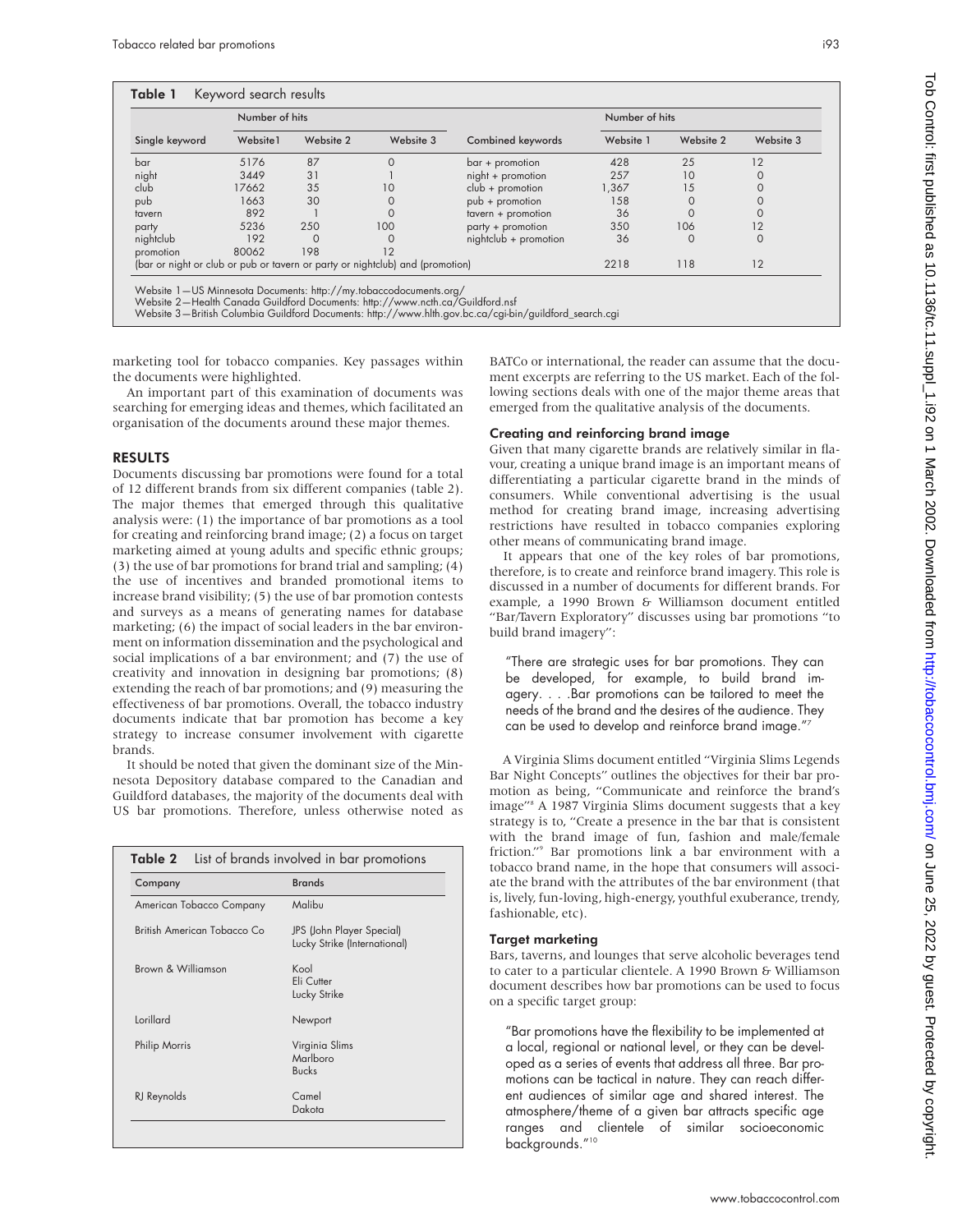i94 Katz, Lavack

Many young adults enjoy drinking and socialising in a bar environment, so there are a relatively large number of bars that focus on the young adult demographic group. Since young adults are also the preferred target group for tobacco companies, it is little wonder that bar promotions have become such a popular means of promoting cigarette brands. Bars also represent a smoker friendly environment in a society where smoking restrictions in public places, work places, and restaurants are increasingly the norm. Young adults who frequent bars tend to be more likely to smoke, making bars a comfortable location in which to congregate.

Most tobacco companies include very detailed target group descriptions as part of their planning for bar promotions. BAT-Co's international JPS brand defines its desired outlets as being those "frequented by the Target Consumer – including Night Clubs, Discos, Restaurants and Lounges."11 The 1989 *JPS Pack Test* document describes the "desired user" of its JPS brand as being from "higher income groups, 18–30 years old, largely male" and "currently smoking Dunhill/Rothmans/B & H or Marlboro: high status international brands".<sup>12</sup> This document further describes the psychographic profile of the international JPS customer as being a "style conscious" consumer who enjoys bars and clubs:

"Our consumers are style conscious, but not at the cutting edge of fashion: a follower rather than a leader. However, they like to think of themselves as up-to-date and they admire those who are more courageous and lead trends. They have a relatively high disposable income, with high purchases of clothes, entertainment (restaurants, cinema, clubs etc.), music. They are 'high-profile', active and sociable. . . . Their cigarette brand is a cheap and easy way of showing their style, their belonging to a certain group. They can 'join' the world of real fashion leaders without the more radical implications of buying distinctive clothes, etc."13

This focus on young "fashion influencers" is also evident in other companies' documents. A 1994 BATCo marketing intelligence document entitled "How Marlboro Led the Pack" summarises Marlboro's focus on the "younger smoker" through the "club/disco/bar environment"<sup>14</sup>:

"a key factor in the success of Marlboro advertising has been its consistent targeting of 18–24 year old men who are sophisticated, intelligent city dwellers, advertising literate and most importantly, fashion influencers. PM has managed to develop and maintain the appeal of Marlboro for the younger smoker; to the extent that for this target consumer, it is more trendy and exclusive (it will make you feel rugged, macho, sexy) than mainstream cigarettes smoked by the older generation. By targeting communications at the club/disco/bar environment (eg. sampling) and using well produced direct mail magazines, covering topics that are currently in vogue with the younger generation, PM successfully builds up brand loyalty at an early stage."15

The importance of this target market for Marlboro is underlined in a Philip Morris document, wherein a bar promotion is described as targeting "our most important audience, young adult males":

"Marlboro has signed a two year agreement with the owner of America's Original Sports Bar as the exclusive tobacco sponsor and promoter in a chain of eight large sports bars owned by Harborage Inc. Marlboro will be highlighted in each club offering year round premier visibility for the brand at venues frequented by our most important audience, young adult males."16

Eli Cutter, a Brown and Williamson brand, used its bar promotions to compete head-on with Philip Morris to try to attract Marlboro smokers. The 1986 document entitled "Creative Brief: Eli Cutter Bar Promotion" outlines their target consumer as being blue collar white males, age 21–35, "Marlboro and Camel smokers primarily, Winston smokers secondarily."<sup>17</sup> The "tone and manner" of the promotion placed a clear focus on the "young adult male" target consumer:

"Tone and Manner [should be] appealing to young adult male smokers age 21+ . . .Fun, but not silly or outrageous . . .Treats brand with the respect due to a leader in a product category . . .Reinforces Old West theme without getting too 'cowboyish'."18

According to a 1988 document, the Merit brand from Philip Morris focused its bar promotions on both males and females in the "important 21–34 age segment":

"As you know, the important 21–34 age segment has been an increasing problem for Merit. We agreed in our August marketing planning session that testing a streamlined bar sampling program was a logical strategy to induce trial among younger smokers."19

Some bar promotions are directed at target groups relating to race and ethnicity. For example, "Kool Nights Bar Promotions" outlined the objective of Kool's bar campaign:

"The objectives of this test program are to conduct bar promotions in inner-city Black neighborhoods to increase awareness and trial of KOOL MILDS and to further reinforce KOOL as the leading menthol brand." <sup>20</sup>

The location selection for this program consisted of "Innercity locations that are popular and attract adult, KOOL target audience smokers."21 Other prime locations for KOOL bar promotions are venues near naval and military bases:

"It seems the venues located in close proximity to the bases attract a large crowd of demographically desirable consumers. By implementing events on base we could assist in relieving boredom, boost camp morale as well as encourage brand trial and conversion in a fun, exciting atmosphere."<sup>22</sup>

Marlboro Menthol also defined their target consumer along racial lines in "Menthol – Event Sponsorship – Marlboro Menthol Inner City Bar Nights". Marlboro Menthol's objective was to increase trial, awareness and conversion among:

"the Black smoker audience—a smoker group which represents approximately 20% of the menthol category sales and among whom Marlboro Menthol has little share."23

A 1987 Virginia Slims document suggests that a key strategy is to "Target Black urban bars with a high concentration of target smokers."24 The ability to target a particular demographic or psychographic group is one of the major reasons that bar promotions have become increasingly popular in recent years.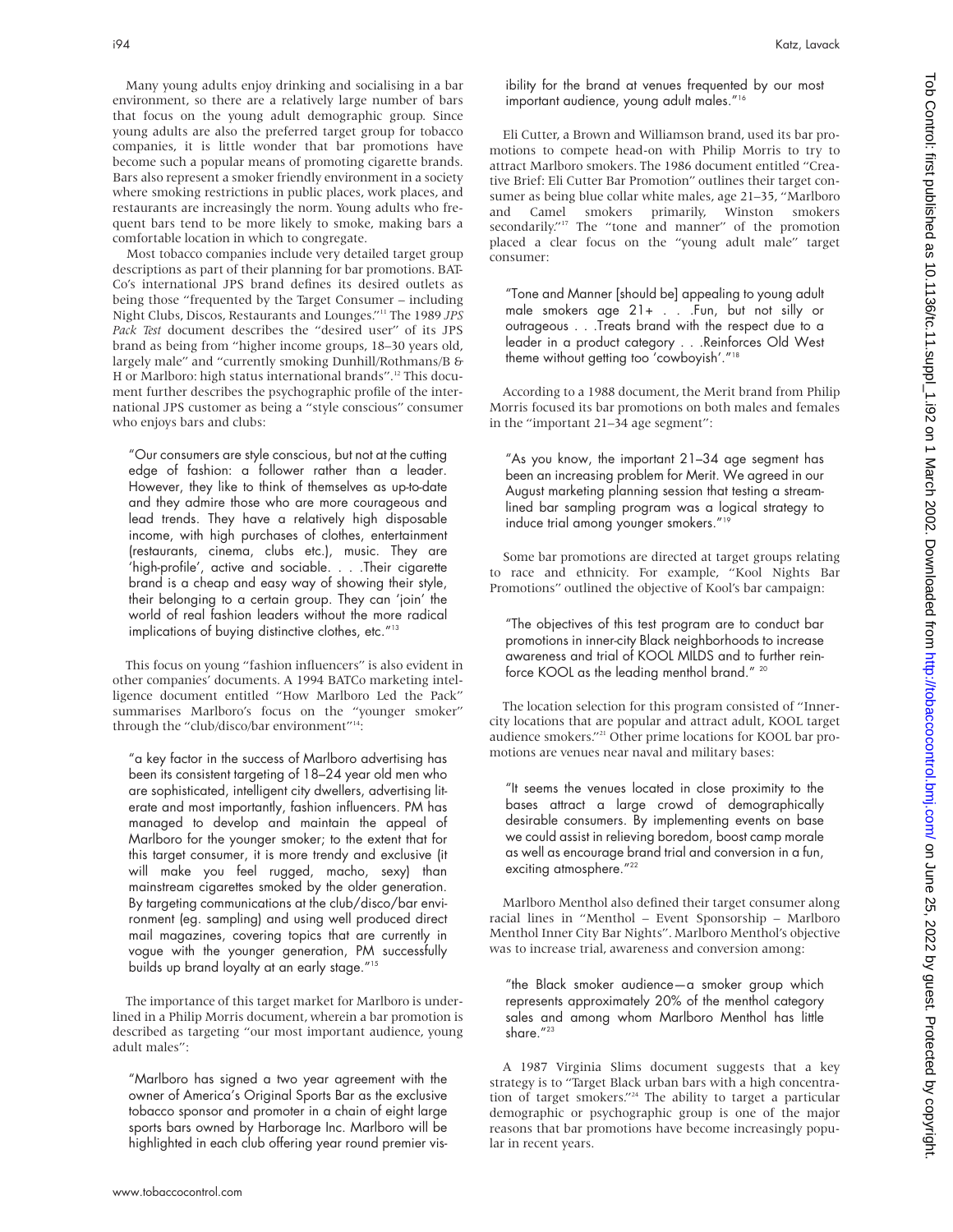Cigarette companies pay careful attention to finding appropriate outlets to host bar promotions. A Benson & Hedges international document entitled "Merchandising" described "key outlets" for marketing and promotions as being "bars, restaurants, cafés, night clubs, hotels, etc." These key outlets were identified through a detailed process known as a "block check," described as follows:

"In order to make sure you don't miss any key outlets the best way to double check what you have received from others and find key outlets is to block check by area. This is done by using by using a map and turning left at every road until you have covered a designated area. Record each outlet you find and see if it fulfils the criteria we have used to define key outlets. Do this throughout your area until you have covered every road, lane, shopping mall, etc. . . .You should enter each outlet because you may get a totally false picture from the outside. Introducing yourself may be advisable, 'I'm ....... from Benson & Hedges and I'm doing a survey of the area to ensure that we are giving you the best possible service we can'."25

This micro approach to finding key outlets illustrates the importance of targeting appropriate establishments for bar promotions, and the lengths to which tobacco companies go to ensure blanket coverage of a geographic area.

#### Brand trial and sampling

While bar promotions are intended to reinforce brand image and increase brand awareness, of key importance is their ability to facilitate brand sampling and brand trial. In a 1990 Brown & Williamson document*,* bars are described as being an "excellent venue" to "generate quality trial":

"Bars are an excellent venue to promote brand awareness and generate quality trial. People who frequent these locations are generally over 21 years of age or older [sic] and are known to smoke and drink. They are sociable people and generally receptive to new things."26

A Virginia Slims document outlines the objectives for the Virginia Slims Legends Bar Night Concepts as being to, "Create trial and purchase opportunities among competitive smokers and among the Virginia Slims franchise".<sup>27</sup> A 1987 Virginia Slims document suggests that a key strategy is to, "Provide sampling opportunities at the event".28

A 1989 American Tobacco Company memo discusses bar promotions for the MALIBU brand, focusing on the importance of generating trial:

"Attached is a proposal to test a MALIBU Bar Event Sponsorship in both Hartford, CT. and Denver, CO. The objectives of this program are as follows: . . . 3) Generate positive, pro-active trial among the younger adult smoker universe most receptive to MALIBU's basic positioning."29

A 1990 plan presented to RJ Reynolds for their Dakota brand discussed the specific details of their bar sampling plan:

" . . . formal sampling will occur in appropriate venues. Sample will consist of two sample packs plus a Dakota lighter. Sampling will be conducted at appropriate clubs, bars and adult recreation facilities."30

A 1991 American Tobacco Company document describes the benefits of a bar promotion as allowing product sampling "in a 'smoker friendly' environment".<sup>31</sup> It is clear that generating trial is an important part of bar promotions, and brand sampling is a key activity included in many bar promotions.

#### Using incentives and branded promotional items to increase visibility

Tobacco companies have sought promotional events that not only include branded advertisements and merchandise in a bar, but also allow patrons to take home branded incentives and other reminders of the promotion. The Brown & Williamson "Bar/Tavern Exploratory" document explains that "incentives" are a key factor in planning a bar promotion:

"Incentives are key to successful bar promotions, for both the smoker and the proprietor alike . . .. The distribution of incentives to the smoker in this environment is a means of introducing them to the brand in a social atmosphere, with a fun surround and a receptive environment."32

Incentives often take the form of branded merchandise, such as hats or T shirts bearing the cigarette brand name. A 1989 KOOL memo gave some recommendations about how to "spice up" their bar promotions by using various types of branded merchandise, some of which would turn a bar patron into a "walking billboard advertisement":

"I would like to make a few suggestions which I think would spice up our bar promotions in the future...

—Manufacture and purchase an inexpensive painters cap to give out at the promotions. (Excellent walking billboard advertisement.)

—Manufacture and purchase green and white balloons with our KOOL logo to be placed in the club to create a party atmosphere.

—Allocate several cases of KOOL lighters or KOOL matches with caddies to be distributed to the patrons.

—Develop a drink stirrer/napkin holder to be placed at each bar station. This could be a permanent piece of advertisement after the promotion is completed."33

The use of these various types of branded merchandise serve the role of increasing visibility of the brand name, and also provide permanent keepsakes that serve as constant reminders of the brand name.

A 1994 Philip Morris document for Marlboro outlined the objectives of its "Section 51 Bar/Restaurant Visibility Test" as being a test of their ability to:

"—Generate visibility, and leading brand imagery of Marlboro in key bars, clubs, and restaurants in Section 51 – a highly developed Camel geography.

Penetrate between 400 and 500 locations in a period of 4–6 weeks (beginning on or before June 13, 1994).

—Understand which Permanent POS bundles or items are most effective and most readily accepted and placed in the various classes of bar/restaurant establishments.

—Identify potential on-premise product placement and display opportunities which will lead to incremental sales and distribution.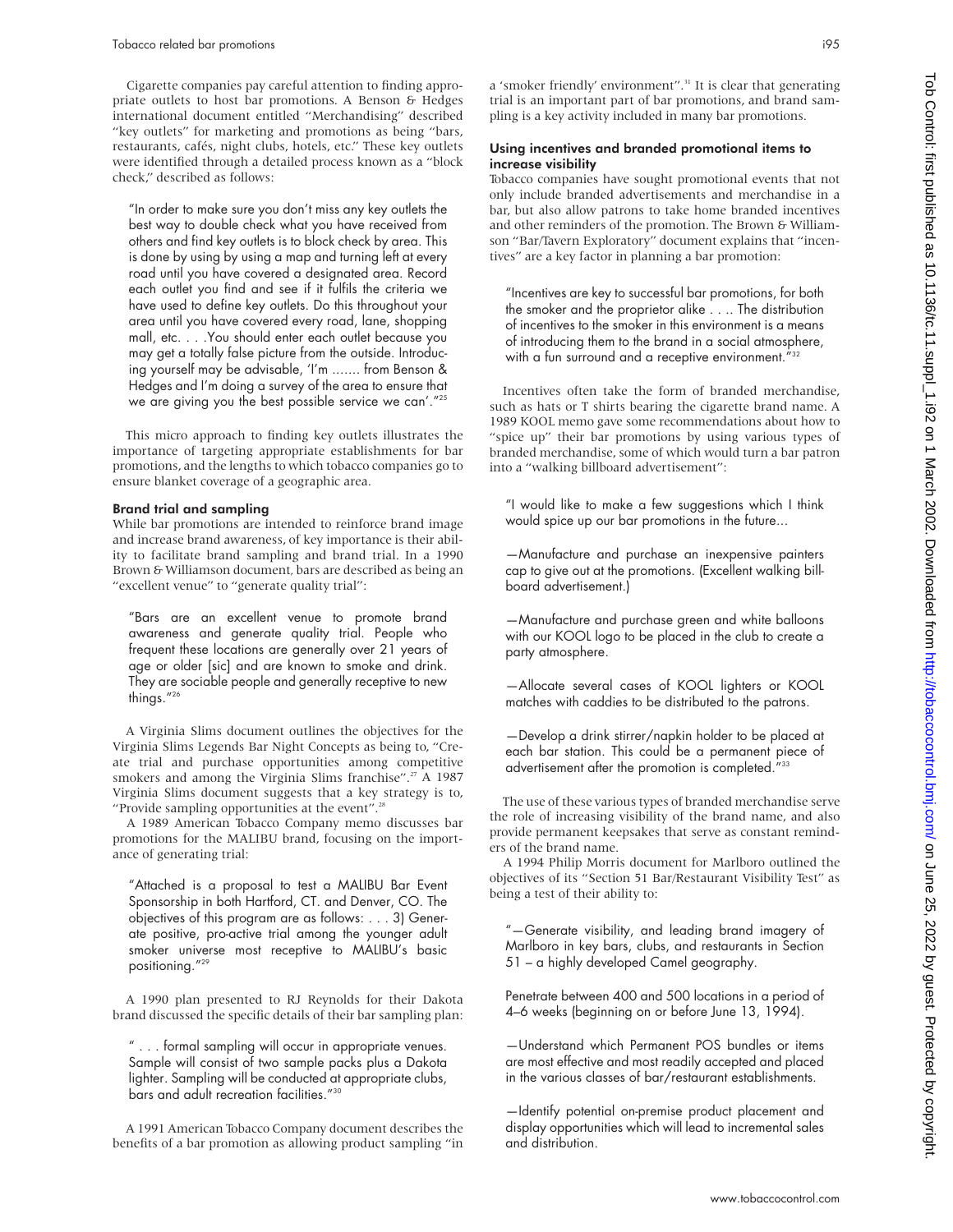—Investigate the interest in, and feasibility of a POS retention program – where retailers are rewarded quarterly for prominent, on-going display of Marlboro Permanent visibility items with useful, yet inexpensive Marlboro bar related items (bar organizers, napkins, cups, stirrers, coasters, matches etc."34

One of their strategies to support these objectives was to:

"Encourage Bars, Clubs, and Restaurants (in Sec.51) which cater to YAM's and YAF's to accept and prominently display select Marlboro image POS items."<sup>35</sup>

"YAM's" are young adult males and "YAF's" are young adult females, key target groups for the Marlboro brand. By prominently displaying Marlboro POS (point-of-sale) items, Marlboro brand visibility would be considerably enhanced.

#### Generating names for database marketing

Database marketing has become popular among major tobacco companies as a means of keeping in touch with smokers. These databases are used as mailing lists for sending smokers free samples, corporate magazines, and branded merchandise catalogues. Bar promotions can be useful in gathering smoker names for database marketing. Contests or surveys among bar patrons are a means of gathering smokers' names that are entered into the permanent database. For example, a Virginia Slims document outlines one of the objectives for the Virginia Slims Legends Bar Night Concepts as being to "generate names for the Virginia Slims database".<sup>36</sup> A 1989 KOOL memo provided some recommendations about how to "develop a smoker survey card to gain smoker profile information."37 A 1989 American Tobacco Company memo discusses bar promotions for the MALIBU brand, and mentions that a key objective is to "develop a database of younger adult smokers for follow up direct marketing activities".<sup>38</sup> These excerpts underline the importance of bar promotions in developing lists of names for database marketing.

#### Bar environment and social influence

One of the most important aspects of bar promotions relates to the impact of social influence on product usage behaviour and brand selection. Social influence theory suggests that individuals may conform to meet the expectations of a person or group.39 Research into reasons for smoking uptake among adolescents has shown that social influence, especially peer smoking and peer approval of smoking, are predictors of smoking behaviour.<sup>40</sup> Although over 80% of smokers begin to smoke before the age of 18, there is still opportunity for young adults to be influenced to begin smoking or continue smoking once they have reached the age of majority. The bar environment presents an ideal social context for tobacco companies to focus on opinion leaders in order to influence smoking status and brand choice.<sup>41-43</sup>

A review of tobacco industry documents makes it clear that tobacco companies have significant knowledge of the psychological and social issues at play in the bar environment. For example, in a 1984 BATCo international document, the purpose of "Project Whisper" was described as:

" . . .research into defining social opinion leaders, the situations in which their activities are most potent, and means of influencing these opinion influencers with appropriate product information and usage habits."44

Intended to research the social interactions within bars and to formulate ways to influence the greatest number of bar

patrons, the focus of "Project Whisper" was described under a heading entitled "The Product—Consumer-Environment Interactions":

"The focus of Project Whisper has been on the role of individuals who may be regarded as models or opinion leaders within their communities. . . .The role of such individuals as models is significant since they also appear to be the earliest adoptors of new ideas or habits and thus become the route through which new information enters the community. The rationale of Project Whisper is straightforward—influence an opinion leader with your product communication and you are at the same time achieving dissemination of that communication through his sociometric network. An additional aspect of this type of communication is that it traditionally takes place in locations where a high degree of opinion transfer and modelling behaviour is observed. This is seen in the British public house or night club, and has equivalent phenomena in all societies."45

By carefully defining the roles and activities of the target consumer, BATCo furthered its brand information dissemination through the "grass roots gossip networks" found in bars and nightclubs.<sup>46</sup> Given that BATCo has operations in over 80 countries around the world, including the USA and Canada, this represents a significant worldwide effort.

A 1992 Phillip Morris document entitled "Marlboro Medium Distribution in Vending, Bars and Restaurants" suggests there is a social "need" for their product in the bar environment, and stresses the importance of product availability in bars and of being situated at the "in spots":

"First of all, for a brand like Medium, it is essential that our target audience can find it where they consume or 'need' it. If the brand is not available in social situations, our consumer does not have the option to go on to 'the next store'. Secondly, its presence/availability in above universe is image building especially when supported with appropriate materials. RJR, with Camel, is doing a far superior job to us all over the country and in particular in 'in spots'."47

A Benson and Hedges document suggests that tobacco bar promotions reinforce the social aspects of smoking by bringing together good times, "classic smoking situations" and their brand of cigarettes.<sup>48</sup> An excerpt from a 1995 Marlboro report points out that, "Bars are smoker friendly – sixty to seventy percent of patrons smoke."49

#### Creativity and innovation in bar promotions

Bar promotions have become increasingly creative and diverse in recent years. The competition for young adult smokers has forced tobacco companies to continuously introduce new and more exciting promotions. Many of these promotions are tied in with brand sponsorship, in order to build on sponsorship awareness and create excitement and synergy. For example, a Virginia Slims bar promotion idea called "First Serve" was tied in with their tennis sponsorship:

"First Serve is an element which rewards the smoker as soon as they enter the participating account. Eligible consumers receive a coupon/voucher for a discount on the first food or beverage item they are 'served'. The 'First Serve' perks could include V.I.P. status to skip the club's line or avoid paying a cover charge."50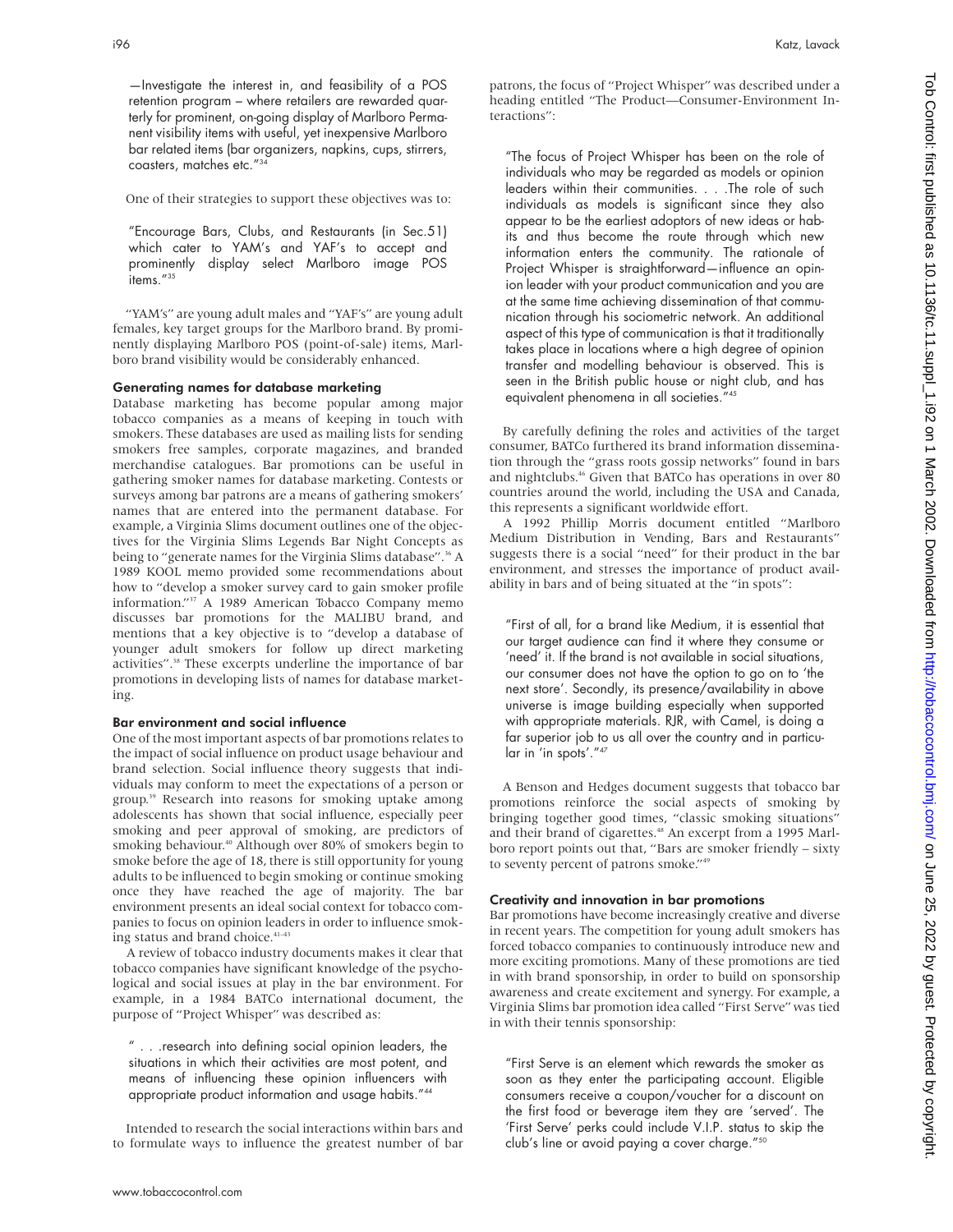Another Virginia Slims bar promotion idea called "Virginia Slims Interactive Video" provided participants with a personalised videotape:

"Virginia Slims will place eligible consumers in retro interactive videos featuring hits from the 60's, 70's and 80's. Participants choose from a list of songs and video backgrounds. Song lyrics are shown on a monitor so participants can sing along. Costumes and wigs are available to dress the participants for the era. Videotapes are personalized with a Virginia Slims sticker and given to the consumer to keep. Performance talent contests may be held for Virginia Slims V-Wear, department store certificates, etc."5

Virginia Slims has also considered innovative bar promotion contests, such as "Look Alike Nite":

"Women are invited to come to the bar dressed as a famous female Black celebrity—Tina Turner, Diana Ross, Janet Jackson, Whitney Houston, etc. Prizes are given out to the closest look-alikes."52

It is common for tobacco companies to engage in and report on competitive surveillance, including the creative ideas used by other tobacco companies for bar promotions. A 1982 memo entitled "Camel Lights Promotion" provides a detailed report from a Philip Morris employee regarding an RJR bar promotion for Camel Lights, including a discussion of the games, prizes, and patron reaction:

"On the scheduled night, the Camel Lights troop would arrive with one R. J. Reynolds employee (a rep or manager) and two to eight girls, depending on the size of the bar. The girls were either students or models from a local agency, according to three of the bar managers. One manager said the girls in his establishment were playboy [sic] bunnies.... Part of the activities included plastering the bar with Camel Lights P.O.S. – posters, cards and jumbo boxes. . . . Patrons of the bar were awarded gifts for doing various things. . . . The R. J. Reynolds rep would literally take over the bar.... Patron participation was overwhelming and enjoyed according to managers."<sup>53</sup>

These Camel Lights promotions were reported to be taking place in bars close to university campuses that attracted the young adult target consumer.

While most bar promotions include fairly conventional activities such as games, contests, and sampling, increasing competition has meant tobacco companies are seeking even more creative and attention getting activities. For example, in a 1994 document entitled "Proposal to Lorillard for Newport Special Events and Sampling Programs for Long Island", suggested events included swimwear shows, body art exhibitions, photo key chains, live bands, and sampling, thereby extending Newport Special's brand name both inside and beyond the bar environment. This document outlined various examples of patron participation events:

"After the Newport Body Art Exhibition, the artist will encourage patron participation and offer complementary Newport inspired body art to onlooking patrons of the venue. . . .At each event our trained photographer will encourage over 400 patrons to pose for a photo. The patrons will be afforded the opportunity to capture the night's excitement and leave with a developed photo, which will be inserted in our Newport imprinted photo key chain."<sup>54</sup>

These types of promotions allow the patrons to be surrounded by a cigarette brand name while at the bar, and also allow them to take a promotional item home with them.

Theme nights are another type of bar promotion that not only includes contests, sampling, or games, but also builds an entire night around a theme associated with a particular cigarette brand. A Philip Morris document entitled "Bucks Interactive Marketing Plan" offers several theme options to incorporate the Bucks cigarette brand into a night of bar activities. Examples include "Bucks 'Boogie' Night" (in a dance club), "Bucks Night Out", and "Bucks Only Night" (for men).<sup>51</sup>

Philip Morris has also used bar promotions as a means of extending the reach of its Marlboro racing promotions. The use of "attractive individuals" is recommended to ensure the success of these bar promotions aimed at YAMS (young adult males):

"Given that the people who work these Marlboro Racing Bar Nights are in close contact with YAMS, we should ensure that attractive individuals are selected to work this program. Perhaps a local modelling agency could be useful when recruiting for this program."56

Another recommended strategy includes ways to maintain a permanent presence in bars, for example, creating "a Marlboro Racing corner/room by using racing photos and paraphernalia to decorate the wall(s)" and offering "a Marlboro Winners Circle drink".57

Tobacco brand themes can be extended even further with proprietary concept bars. An international document entitled "Lucky Strike Originals – Expansion into BATCo's Market" describes the proposal of a Lucky Strike concept bar and restaurant incorporating Lucky Strike signage and merchandise throughout the entire establishment:

"BAT Co. sees the function of café, bar, music club and shop as a 'total' package of success. The emphasis is on quality and American originals i.e. food, atmosphere, service and goods. These aspects are seen as paramount in correctly presenting the positioning and in supporting the brand.<sup>5</sup>

A key marketing objective inherent in the use of concept bars is outlined as follows:

" . . .to provide a communication vehicle for the Lucky Strike brand in the future. The vehicle must be consistent with the brand image, and to build global awareness for LSF as a genuine American original."<sup>59</sup>

# Extending the reach of bar promotions

Tobacco companies have also used their bar related promotional efforts to extend their reach beyond the bar environment. For example, Brown & Williamson launched its "Lucky Strike Band to Band" campaign in 2000, which involved sponsoring local band competitions at nightclubs.<sup>60</sup> Nightclub patrons were invited to cast their vote in order to choose the winners of the band competitions, and received free merchandise for participating. Lucky Strike also used this opportunity to run ads in national music magazines, to congratulate the winning bands. In this way, a tobacco company's sponsorship of a local band contest in a nightclub environment was extended into a national magazine campaign.

Camel has followed a similar tactic, in running the "Camel Page" in New York newspapers to promote selected bars and musical events under the Camel brand name.<sup>61</sup> Ads for the Camel Casbah Clubs represent another similar effort (fig 1). This type of advertising creates a close link between the Camel brand name and entertainment aimed at the young adult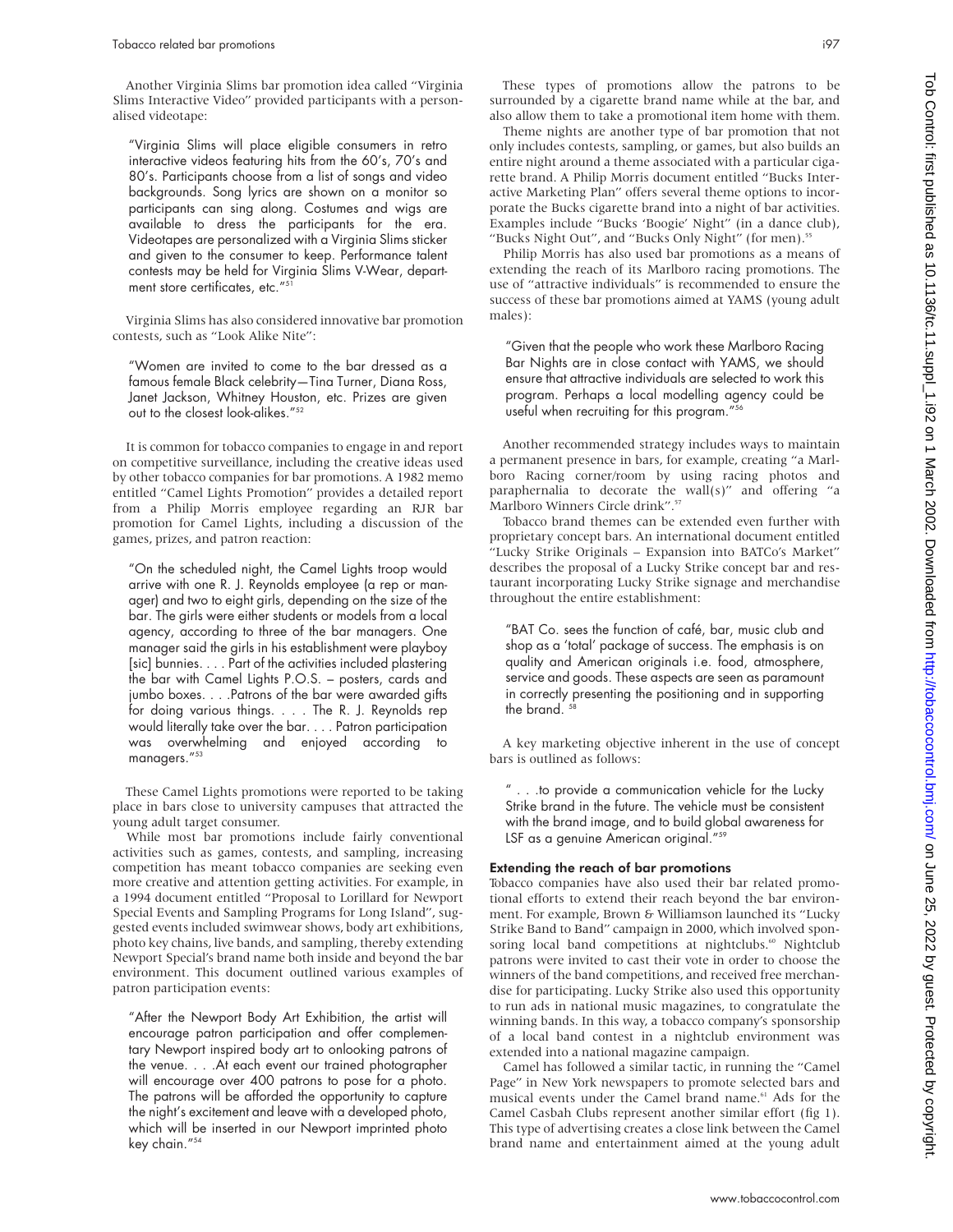

Figure 1 Ad for the Camel Casbah Clubs. This type of advertising creates a close link between the Camel brand name and entertainment aimed at the young adult market

market. Furthermore, it strengthens relationships between bars and the tobacco industry, as bars are rewarded with this free advertising in exchange for their cooperation in bar promotions. Similar advertising for major brands has become a regular feature in the weekly entertainment newspapers in many cities.

#### Measuring the effectiveness of bar promotions

Bar promotions are relatively expensive to produce and run effectively, compared to the use of traditional mass media. A discussion of the costs and benefits of bar promotions is presented in Brown & Williamson's 1990 document entitled "Bar/Tavern Exploratory":

"It is important to point out that the cost per customer reached at a bar promotion would be greater than the cost associated with a retail promotion. However, the quality of the brand image created with bar nights would be greater than at retail."<sup>62</sup>

It is this greater "quality of the brand image" that makes bar promotions an effective method of creating brand awareness and trial for tobacco companies.<sup>63</sup> Although more costly than a retail promotion, the cost of a bar promotion can compare favourably with expenses incurred in a direct mail programme:

"A national bar sampling program can be as cost efficient at generating trial as a direct mail program. The cost of a bar sampling test program is higher due to the initial set-up costs that aren't amortized over a larger number of bars."<sup>64</sup>

The success of bar promotions is discussed in several documents. A Marlboro document entitled "Marlboro Resort Program" states that sales in vending machines "more than tripled":

"By promoting through the popular bars in the resort area, we can see the result of buying impulse through peer influence and promotional activity. While the results are not in yet, we have an indication that our product movement through the vending machines more than tripled in the bars we promoted in."65

The following 1995 excerpt indicates that Marlboro can quantify the success of one of their Miami bar promotions in terms of the resulting sales of an additional 635 packs:

" . . .the total man hours needed to conduct the promotion in the three locations was twelve hours. During this time we were able to sell an additional SIX HUNDRED THIRTY FIVE PACKS OF MARLBORO and generate seventy-seven survey cards using left over 1994 Marlboro Gear Items. . . .Considering the number of qualifying Bars through out the United States we have the opportunity to sell an additional Nine Million Cartons while building rapport with this new smoker friendly trade class."<sup>6</sup>

A 1992 KOOL document entitled "Virginia Test Market Final Report 'Kool Bar Promotion'" indicated that the bar promotion created "high levels of trial" for the brand:

"Overall, reactions in the venues regarding the brand and the events was positive. Feedback from the B&W field personnel and our employees indicate high levels of trial in a nonhostile and festive lifestyle atmosphere. The premiums and free snapshots with the Penguin were appreciated by the patrons as were the samples and coupons. Venue management appreciated the added attraction of the events for their customers as well as the leave behind items, they were especially impressed with the neon marker boards and the personalized banners."<sup>67</sup>

Another 1992 KOOL document outlined the success of a Cleveland bar night and noted a high level of product sales:

"Consumer response to premium giveaways (can coolers, mini lighters, coupons – for those over 21 – and free 'Party KOOL' T-shirt with purchase of new KOOL) was favorable. Estimate that roughly 75 consumers purchased product within the 1.5 hours I observed the event."<sup>68</sup>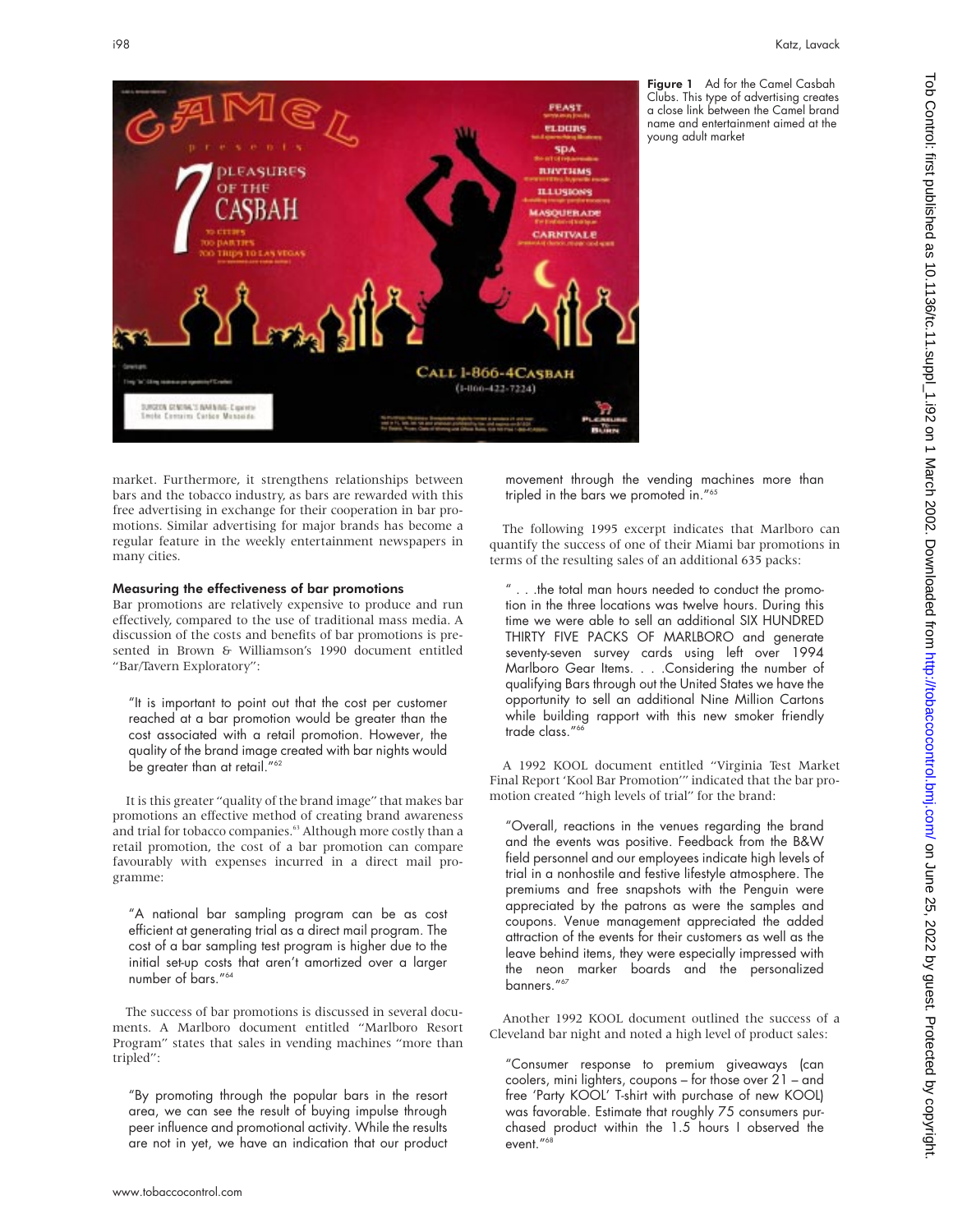Overall, it appears that bar promotions can be highly successful in increasing product sales.

#### **DISCUSSION**

This paper reviewed tobacco industry documents to gain a first hand look at the use of bar promotions. It is evident that tobacco companies consider bar promotions to be extremely worthwhile vehicles for enhancing brand image. At the same time, bars provide the opportunity to present smoking as part of a glamorous lifestyle.

It is clear that bar promotions are highly effective at increasing sales. While most of this increase in sales within the bar would result from brand switching, it is also possible that some of the increase may be attributed to smoking uptake or relapsed quitting, especially given the reduction in inhibitions that can result from alcohol consumption in bars.<sup>69</sup> It is possible that non-smokers may become occasional smokers and associate this behaviour with bar attendance. However, tobacco industry documents reviewed in this study speak only of the potential to generate trial from competitive brand adult smokers, and do not mention whether there are any attempts to gain new smokers by using bar promotions to encourage smoking uptake.

Because inhibitions are reduced during alcohol consumption, individuals may become involved in behaviours that they do not normally engage in. A number of young adults are occasional smokers who tend to engage in this behaviour in social settings such as bars. However, during final exams or other stressful periods, this occasional smoking behaviour may become more frequent, and may even transfer to situations outside of the bar environment. Given the addictive nature of tobacco, it is possible that an occasional smoker could turn into a daily smoker during a stressful period, and then find it very difficult to return to being only an occasional smoker. Whether or not a bar promotion could potentially encourage smoking trial and uptake is not at all clear. Therefore, the role of bar promotions as a potential initiator of smoking behaviour deserves further examination.

An interesting question also arises regarding the impact of tobacco branded promotional items in bar promotions. Studies have shown that adolescents who own tobacco promotional items, or are willing to use tobacco promotional items, are more likely to smoke.<sup>70 71</sup> It is not clear whether this pattern extends to young adults; however, it seems possible that young adult non-smokers exposed to tobacco bar promotions and their associated promotional items may become more likely to smoke.

A further area of interest identified in the tobacco documents is the unique opportunity that a full concept bar can provide for taking advantage of legislative loopholes.<sup>72</sup> The full concept bar entails including the tobacco brand name as an integral part of the bar name, and the entire bar is built around the brand image of the cigarette brand. This type of concept bar may become popular in the future, as tobacco companies seek ways to become more competitive in attracting and retaining their young adult target consumers.

A potential limitation of this study of tobacco documents is its reliance on key word searches and the availability of online documents. There may be other documents regarding bar promotions that were not unearthed in the process of this study. However, the topic areas covered within this article seem to be representative of bar promotions in general.

#### Conclusion

Overall, the tobacco industry's own documents indicate that bar promotions are an important means of creating involvement with their target consumer in a smoker friendly bar environment. These documents show a strong emphasis on target marketing and recognition of the psychological and social implications of the bar environment. Furthermore, the

# What this paper adds

Bar promotions represent a unique marketing opportunity for tobacco companies to target individuals in adult only venues. However, to date no academic papers have been published regarding the tobacco industry's use of bar promotions. Articles in the popular press, as well as advertising in weekly entertainment newspapers in many metropolitan areas, indicate that bar promotions are becoming more popular for tobacco brands. Increasingly, however, many jurisdictions are considering banning smoking in bars.

This research scanned over 2000 tobacco industry documents available on the internet as a result of the Master Settlement Agreement, and reviewed over 100 of these in depth. According to these documents, bar promotions tend to be targeted at a young adult audience, and these promotional events are carefully planned and executed. Bar promotions position cigarettes as being part of a glamorous lifestyle that includes attendance at nightclubs and bars. These promotions also appear to be highly successful in increasing sales of particular brands. While most of this increase in sales would result from brand switching, it is also possible that some of the increase may be attributed to smoking uptake and/or relapsed quitting, especially given the reduction in inhibitions that can result from alcohol consumption in bars. However, tobacco industry documents related to bar promotions discuss only competitive brand switching among adult smokers.

importance of the bar promotion for promoting and reinforcing brand image is underlined.

In recent years there has been a push by many state/ provincial and municipal governments to legislate smoke-free bars and restaurants.<sup>73</sup> The effectiveness of bar promotions may well explain why the tobacco industry waged such a hard fought battle against non-smoking bars in California.<sup>74</sup> The tobacco industry will continue to vigorously react through lobbying and other efforts, in order to protect this ideal venue for innovative marketing tactics.

#### ACKNOWLEDGMENTS

The authors are grateful for the financial assistance of the Social Sciences and Humanities Research Council of Canada (SSHRC), the University of Winnipeg, and the Canadian HRDC Summer Career Placement programme. Thanks also to the anonymous reviewers who provided excellent feedback on this paper.

#### ..................... Authors' affiliations

S K Katz, University of Alberta, Edmonton, Alberta, Canada

A M Lavack, University of Regina, Regina, Saskatchewan, Canada

#### REFERENCES

- 1 Jarvis S. They're not quitting. Marketing News 2000;34(24). 2 Graham C. Tobacco companies heat up the nightclub scene. St
- Petersburg Times August 11, 1995.
- 3 **Spethmann B**. When the smoke clears. *Promo July* 1998.<br>4 **Western Report**. Want a smoke? Step outside . . . the cou
- Western Report. Want a smoke? Step outside . . . the country. Western Report 1996;11(27):13.
- 5 Sibbald B. Will litigation become part of public health arsenal in Canada's war against smoking. Can Med Assoc J 2000;162;1608-9.
- 6 Website 1: http://my.tobaccodocuments.org/ U.S. Minnesota Documents. Website 2: http://www.ncth.ca/Guildford.nsf Health Canada Guildford Documents. Website 3: http://www.hlth.gov.bc.ca/ cgi-bin/guildford\_search.cgi B.C. Guildford Documents
- 7 Lyle K. Bar/Tavern Exploratory. Brown and Williamson. September 7,1990. Access Date: November 1, 2001. Bates No.: 670918954-8958. URL: http://my.tobaccodocuments.org/ view.cfm?docid=11840884&source=snapBW&ShowImages=ye s. Quoted on p. 670918954-5.
- 8 Reynolds GM. Virginia Slims Legends Bar Night Promotions. Philip Morris. April 14, 1994. Access date: November 1, 2001. Bates No. 2040563299-3312. URL: http://my.tobaccodocuments.org/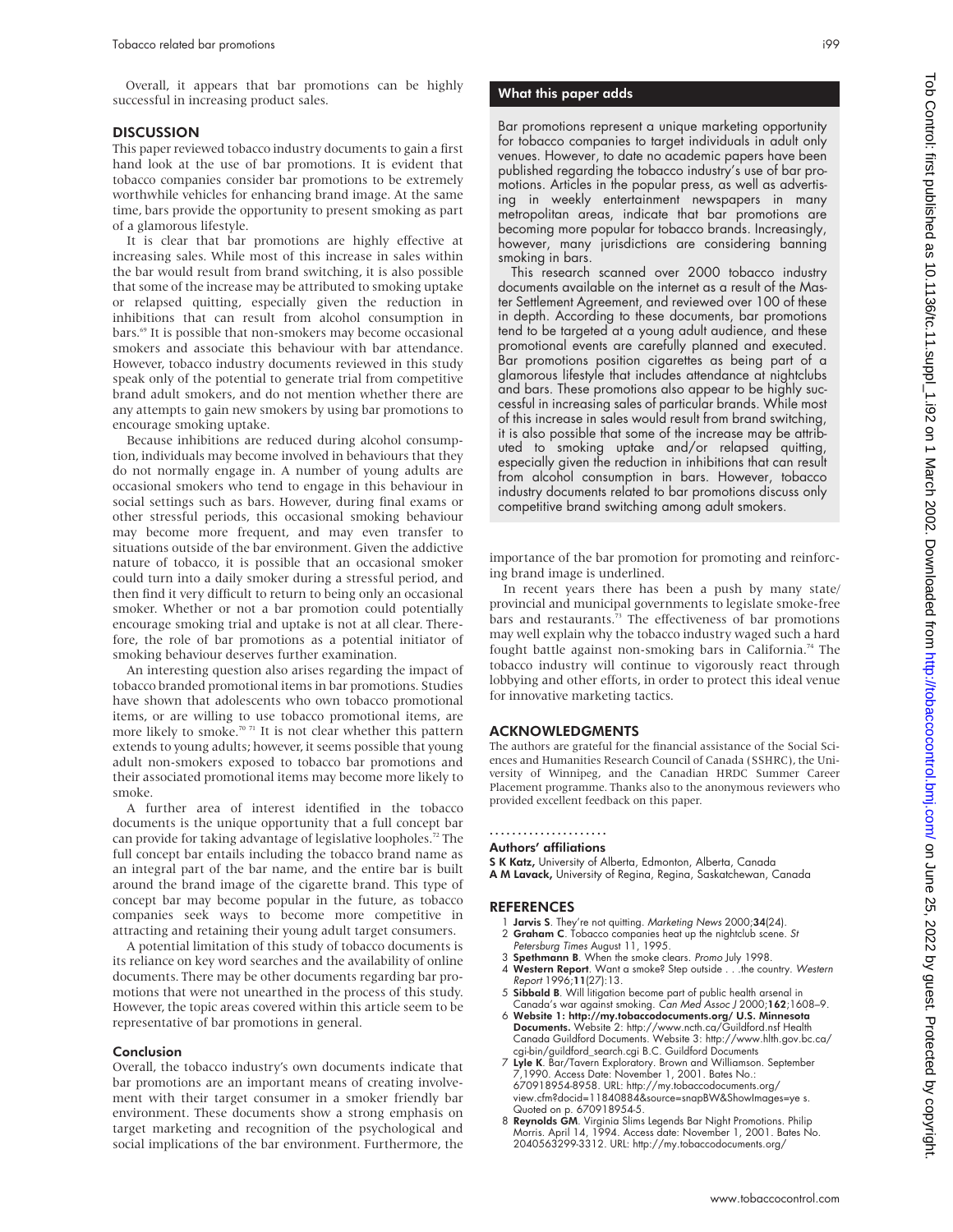view.cfm?docid=11840884&source=snapBW&ShowImages=ye s. Quoted on p. 2040563299.

- 9 Robinson WA. Virginia Slims Ethnic Bar Nite Recommendations. Philip Morris. February 3, 1987. Access date: November 1, 2001. Bates No.<br>2045083270-3286. URL: http://my.tobaccodocuments.org/<br>view.cfm?docid=2045083270/3287&source=SNAPPM&ShowI
- mages=yes. Quoted on p. 2045083271. 10 Lyle K. Bar/Tavern Exploratory. Brown and Williamson. September 7,1990. Access Date: November 1, 2001. Bates No. 670918954-8958. URL: http://my.tobaccodocuments.org/ view.cfm?docid=11840884&source=snapBW&ShowImages=ye s. Quoted on p. 670918954.
- 11 **Alternative #1** JPS as a Niche, Prestige Brand. British American<br>Tobacco Company. August 31, 1993. Access date: November 1, 2001.<br>Bates No. 300292771-2775. URL: http://www.ncth.ca/Guildford.nsf/<br>97ed27ef6fc5e7fa85256 31bb64367a4c90e9852569cf0066996a/\$FILE/500292771.pdf. Quoted on p. 500292772.
- 12 George-Perutz A. JPS Pack Test. British American Tobacco Company.<br>January 25,1989. Access date: November 1, 2001. Bates No.<br>302002626-2635. URL: http://www.ncth.ca/Guildford.nsf/<br>97ed27ef6fc5e7fa852569ca006ff2c8/d677bdd
- 9cf00668ea4/\$FILE/00900240.pdf. Quoted on p. 302002634. 13 George-Perutz, A. JPS Pack Test. British American Tobacco Company. January 25,1989. Access date: November 1, 2001. Bates No. 302002626-2635. URL: http://www.ncth.ca/Guildford.nsf/<br>97ed27ef6fc5e7fa852569ca006ff2c8/d677bdd300b57bf085256<br>9cf00668ea4/\$FILE/00900240.pdf. Quoted on p. 302002634.<br>14 **Bingham P**, Holroyd K. How Marlboro Led the Pack. Br
- Tobacco Company. March 1994. Access date: November 1, 2001. Bates No. 500051527-1547. URL: http://www.ncth.ca/Guildford.nsf/ 97ed27ef6fc5e7fa852569ca006ff2c8/d189cd7430918a1785256
- 9cf00668f67/\$FILE/00200050.pdf. Quoted on p. 500051537. 15 Bingham P, Holroyd, K. How Marlboro Led the Pack. British American Tobacco Company. March 1994. Access date: November 1, 2001. Bates No. 500051527-1547. URL: http://www.ncth.ca/Guildford.nsf/ 97ed27ef6fc5e7fa852569ca006ff2c8/d189cd7430918a1785256 9cf00668f67/\$FILE/00200050.pdf. Quoted on p. 500051537.
- 16 Marlboro Sports Bars 1992-1993 Marketing Plan. Philip Morris. 1992. Access date: November 1, 2001. Bates No. 2041996634-6644. URL: http://my.tobaccodocuments.org/view.cfm?docid=2041996634/ 6644&source=SNAPPM&ShowI mages=yes. Quoted on p. 2041996634.
- 17 Miller R. Creative Brief. Eli Cutter Bar Promotion. Brown and Williamson. 1986. Access date: November 1, 2001. Bates No. 675129058-9060. URL: http://my.tobaccodocuments.org/ view.cfm?docid=1160549&source=snapBW&ShowImages=yes. Quoted on p. 675129059.
- 18 Miller R. Creative Brief. Eli Cutter Bar Promotion. Brown and Williamson. 1986. Access date: November 1, 2001. Bates No. 675129058-9060. URL: http://my.tobaccodocuments.org/ view.cfm?docid=1160549&source=snapBW&ShowImages=yes. Quoted on p. 675129059.
- 19 Schewe, R. Memphis Bar Sampling. Philip Morris. September 15, 1988. Access date: November 1, 2001. Bates No. 2044387562-7563. URL: http://my.tobaccodocuments.org/view.cfm?docid=2044387562/ 7563&source=SNAPPM&ShowI mages=yes. Quoted on p. 2044387562.
- 20 Stowe, R. KOOL Nights Bar Promotion. Brown and Williamson. July 2 1987. Access date: November 1, 2001. Bates No. 671712346-2355.<br>URL: http://my.tobaccodocuments.org/ URL: http://my.tobaccodocuments.org/ view.cfm?docid=1151918&source=snapBW&ShowImages=yes. Quoted on p. 671712347.
- 21 Stowe R. KOOL Nights Bar Promotion. Brown and Williamson. July 2, 1987. Access date: November 1, 2001. Bates No. 671712346-2355. URL: http://my.tobaccodocuments.org/ view.cfm?docid=1151918&source=snapBW&ShowImages=yes. Quoted on p. 671712347.
- 22 National Field Report. Virginia Test Market Final Report 'Kool Bar Promotion'. Brown and Williamson. March 25, 1992. Access date: November 1, 2001. Bates No. 300124081-4089. URL: http://www.bw.aalatg.com/public.asp. Quoted on p. 300119938.
- 23 **Bible J**. Menthol Event Sponsorship Marlboro Menthol Inner City Bar<br>Nights. Philip Morris. October 30, 1995. Access date: November 1,<br>2001. Bates No. 2048768695-8697. URL: http://www.pmdos.com/<br>getimg.asp?pgno=0&star 48768695&docnum=1&summary=0&sel1=. Quoted on p. 2048768695.
- 24 Robinson WA. Virginia Slims Ethnic Bar Nite Recommendations. Philip Morris. February 3, 1987. Access date: November 1, 2001. Bates No.<br>2045083270-3286. URL: http://my.tobaccodocuments.org/<br>view.cfm?docid=2045083270/3287&source=SNAPPM&ShowI
- mages=yes. Quoted on p. 2045083271.<br>25 **Merchandising (Benson & Hedges)**. Philip Morris. Access date:<br>November 1, 2001. Bates No. 301656387-6409. URL: http://my.tobaccodocuments.org/ view.cfm?docid=109&source=HC&ShowImages=yes. Quoted on p. 301656390.
- 26 **Lyle K.** Bar/Tavern Exploratory. Brown and Williamson. September<br>7,1990. Access date: November 1, 2001. Bates No.<br>670918954-8958. URL: http://my.tobaccodocuments.org/<br>view.cfm?docid=11840884&source=snapBW&ShowImages=ye Quoted on p. 670918954.
- 27 **Reynolds GM**. Virginia Slims Legends Bar Night Promotions. Philip<br>Morris. April 14, 1994. Access date: November 1, 2001. Bates No.<br>2040563299-3312. URL: http://my.tobaccodocuments.org/ view.cfm?docid=11840884&source=snapBW&ShowImages=ye s. Quoted on p. 2040563299.
- 28 **Robinson WA**. Virginia Slims Ethnic Bar Nite Recommendations. Philip<br>Morris. February 3, 1987. Access date: November 1, 2001. Bates No.<br>2045083270-3286. URL: http://my.tobaccodocuments.org/<br>view.cfm?docid=2045083270/32
- mages=yes. Quoted on p. 2045083271.<br>29 **Brown CJ**. Approval Recommendation: Request to Test a Malibu Bar<br>Event. American Tobacco Company. 1989. Access date: November 1,<br>2001. Bates No. ATX030301500-1511. URL: http:// www.bw.aalatg.com/public.asp. Quoted on ATX030301500.
- 30 Promotional Marketing Inc. Dakota Houston Test Market 1990 Tactical Plan. R.J. Reynolds. February 27, 1990. Access date: November 1,<br>2001. Bates No. 507356927-6961. URL: http://<br>my.tobaccodocuments.org/view.cfm?docid=507356927<br>-6961&source=SNAPRIR&ShowImages=yes. Quoted on p. 507356935.<br>31
- Test. American Tobacco Company. December 16, 1991. Access date: November 1, 2001. Bates No. ATX040204083-4086. URL: http://www.bw.aalatg.com/public.asp. Quoted on p. ATX040204083.
- 32 Lyle K. Bar/Tavern Exploratory. Brown and Williamson. September 7,1990. Access date: November 1, 2001. Bates No. 670918954-8958. URL: http://my.tobaccodocuments.org/ view.cfm?docid=11840884&source=snapBW&ShowImages=ye s. Quoted on p. 670918956.
- 33 Paulley B. Potential Kool Bar Kit Items. Brown and Williason. February 7, 1989. Access date: November 1, 2001. Bates No. 661107012-7013. URL: http://my.tobaccodocuments.org/ view.cfm?docid=11861728&source=snapBW&ShowImages=ye s. Quoted on p. 061107013.
- 34 Smith W. Section 51 Bar/Restaurant Visibility Test Elements / Highlights to-date. Philip Morris. June 7, 1994. Access date: November 1, 2001. Bates No. 2041021515-1516. URL: http:// my.tobaccodocuments.org/view.cfm?docid=2041021515/ 1516&source=SNAPPM&ShowImages=yes. Quoted on p. 2041021515.
- 35 Smith W. Section 51 Bar/Restaurant Visibility Test Elements / Highlights to-date. Philip Morris. June 7, 1994. Access date: November 1, 2001. Bates No. 2041021515-1516. URL: http:// my.tobaccodocuments.org/view.cfm?docid=2041021515/ 1516&source=SNAPPM&ShowI mages=yes. Quoted on p. 2041021515.
- 36 Reynolds GM. Virginia Slims Legends Bar Night Promotions. Philip Morris. April 14, 1994. Access date: November 1, 2001. Bates No. 2040563299-3312. URL: http://my.tobaccodocuments.org/ view.cfm?docid=11840884&source=snapBW&ShowImages=ye s.
- Quoted on p. 2040563300.<br>37 Paulley B. Potential Kool Bar Kit Items. Brown and Williason. February 7, 1989. Access date: November 1, 2001. Bates No. 661107012-7013. URL: http://my.tobaccodocuments.org/ view.cfm?docid=11861728&source=snapBW&ShowImages=ye s. Quoted on p. 061107013.
- 38 Brown CJ. Approval Recommendation: Request to Test a Malibu Bar Event," 1989. Access date: November 1, 2001. Bates No. ATX030301500-1511. URL: http://www.bw.aalatg.com/public.asp. Quoted on ATX030301500.
- 39 Burnkrant RE, Cousineau A. Informational and normative social influence in buyer behaviour. Journal of Consumer Research 1975;2:206–15.
- 40 Stacy AW, Sussman S, Dent CW, Burton D. Moderators of peer social influence in adolescent smoking. Personality and Social Psychology Bulletin 1992;18;163-72.
- 41 Chan KK, Misra S. Characteristics of the opinion leader: A new dimension. Journal of Advertising 1990;19:53–60. 42 Arie OG, Durand RM, Bearden WO. Attitudinal and normative
- dimensions of opinion leaders and nonleaders. J Psychol 1979;101:305–12.
- 43 Baumgarten SA. The innovative communicator in the diffusion process. Journal of Marketing Research 1975;12:12–18.
- 44 Product Communication Research 'Project Whisper'. British American Tobacco Company. October 22, 1999. Access date:<br>November 1, 2001. Bates No. 403634081-4126. URL:<br>http://my.tobaccodocuments.org/<br>view.cfm?docid=493&source=HC&ShowImages=yes. Quoted on p. 403634123.
- 45 Product Communication Research 'Project Whisper'. British American Tobacco Company. October 22, 1999. Access date: November 1, 2001. Bates No. 403634081-4126. URL: http://my.tobaccodocuments.org/ view.cfm?docid=493&source=HC&ShowImages=yes. Quoted on p. 403634122-4123.
- 46 Product Communication Research 'Project Whisper'. British American Tobacco Company. October 22, 1999. Access date:<br>November 1, 2001. Bates No. 403634081-4126. URL:<br>http://my.tobaccodocuments.org/<br>view.cfm?docid=493&source=HC&ShowImages=yes. Quoted on p. 403634122.
- 47 Dangoor D. Marlboro Medium Distribution in Vending Bars and Restaurants. Philip Morris. March 2, 1992. Access date: November 1,